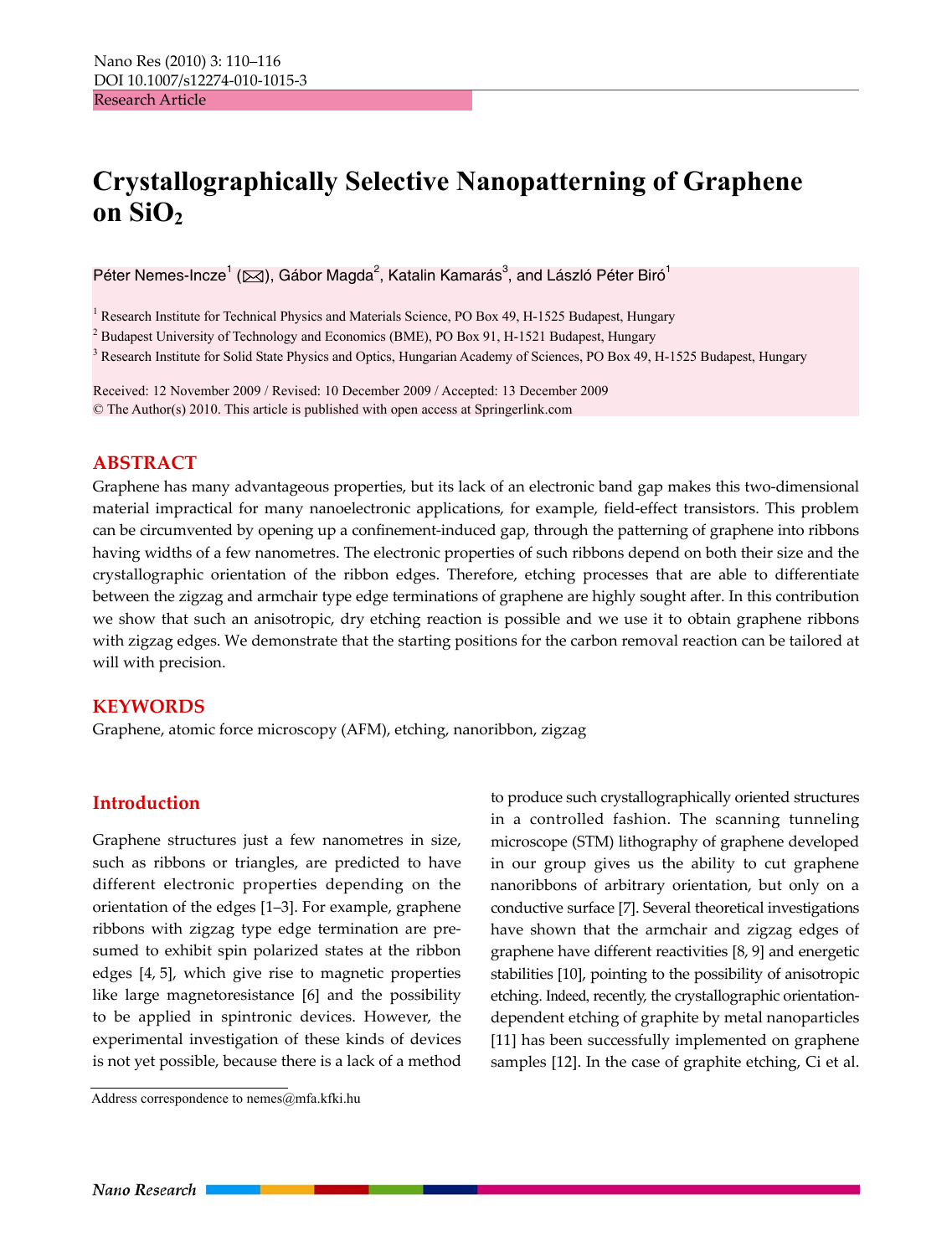have shown evidence that zigzag edges are produced [13]. However, up to now, control over the patterning has not been demonstrated, as the catalytic particle trajectories cannot be guided at will. Below we present a controllable and anisotropic etching process which circumvents all these problems.

For all our patterning experiments the graphene samples were prepared by micromechanical cleavage [14], and supported on single crystal silicon wafers having a 90-nm thick  $[15]$  SiO<sub>2</sub> top layer. After preparing graphene samples in this way, we exposed them to an oxygen–nitrogen atmosphere at 500 ° C (see Fig. S-1 in the Electronic Supplementary Material (ESM)). This treatment produces circular etch pits on the graphene surface [16], as can be seen in the atomic force microscope (AFM) image in Fig. 1(a). This was followed by a subsequent etching step, which consisted of annealing the sample under a continuous flow of Ar gas at 700 ° C. After this second treatment step, the existing circular etch pits continued to grow in size but we observed that they became transformed into hexagonal pits and—importantly—no new etch pits were formed (see Fig. 1(b)). The fact that the etch pits are hexagonal, as opposed to circular, and that they all have the same orientation relative to one another means that carbon removal from either zigzag or

armchair edges has very different reaction rates [17]. Closer examination of the AFM images of the etch pits reveals that roughly 1 nm of the silica substrate is missing, where the graphene has receded during the 700 ° C annealing step. This appears as a depression of the substrate beside the edges of the hexagonal holes (see Fig.  $1(b)$  and the line cut in Fig.  $2(a)$ ). In light of this, we propose that the main mechanism for the formation of the hexagonal pits is the carbothermal reduction of the substrate  $SiO<sub>2</sub>$  by the carbon in the graphene edges:

$$
SiO_2 + C \xrightarrow{700^{\circ}C} SiO(g) + CO(g)
$$

The above reaction needs temperatures higher than 1754 ° C to proceed under equilibrium conditions at atmospheric pressure [18], but it has been demonstrated to occur at much lower temperatures under nonequilibrium conditions. For example, Byon and Choi [19] have taken advantage of the same carbothermal reaction at 830 °C and have shown that carbon nanotubes can be used as both a guide and carbon source for the etching of nanotrenches into  $SiO<sub>2</sub>$ surfaces. Both reaction products of the carbothermal etching, CO and SiO, are volatile at 700 ° C and thus get swept away by the Ar gas flow, making possible



**Figure 1** (a) AFM images of a graphene layer oxidized in a mixture of  $O_2$  and  $N_2$  gas, at 500 °C for 40 min and (b) the subsequent growth of hexagonal holes in the graphene, after annealing at 700 ℃ in an Ar atmosphere. Specific oxidation holes are marked by black circles, and the same etch pits are marked by hexagons after carbothermal etching. The long, branching etch marks are due to the etching out of grain boundaries. White spots on the AFM images are the remnants of the Scotch tape material and have no effect on the oxidation or annealing processes (for more information see Ref. [18])

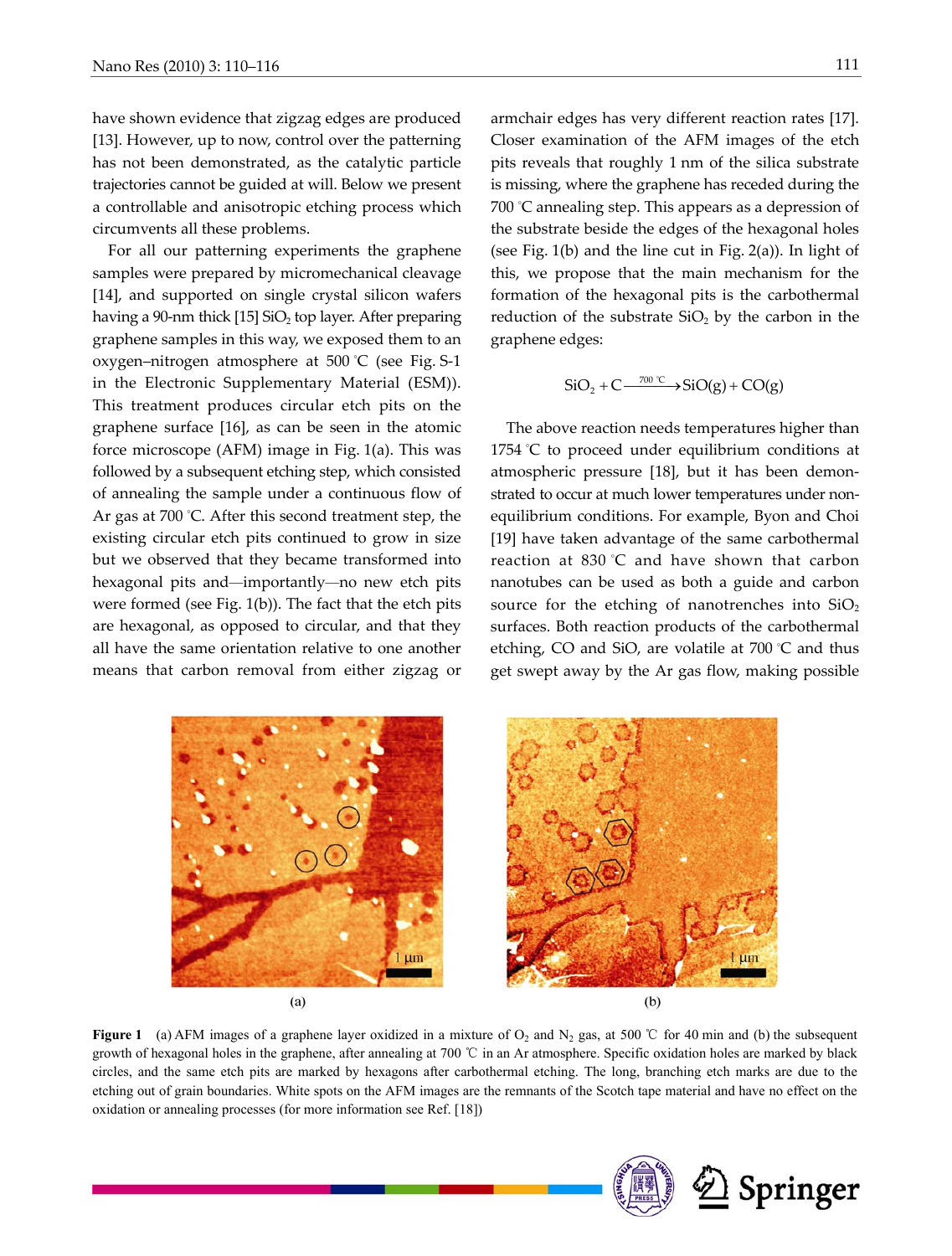reaction rate for the removal of carbon from one type of graphene edge than from the other. The edge roughness of the hexagonal holes cannot be precisely determined from the AFM images, due to tip convolution effects, but it is clearly of the order of nanometres. Theoretical studies of armchair and zigzag edges have shown that they do indeed have different reactivities [8, 9], and different chemical processes favor etching of different edge orientations [13, 17].

To reveal the orientation of the hexagonal hole edges, we attached metallic contacts [20] to our samples and performed atomic resolution STM measurements. After matching the STM images to the AFM images of the etch pits, we were able to show that the edge orientation of these pits is of zigzag type (see Fig. 2(c)). Further details of the STM measurements can be found in the ESM. We have to emphasize at this point

that the STM measurements were not obtained exactly at the hexagonal pit edges, but rather a few hundred nanometres further away (see Figs. S-2 to S-4 in the ESM), making possible the identification of the crystallographic axes of the sample and therefore the edge orientation, but without any information about the structure of the edge itself. Measuring exactly at the edge of the hexagonal holes with STM is rather difficult, because of the transition from the graphene to the insulating  $SiO<sub>2</sub>$ . Further investigation is needed to elucidate the magnitude of the edge roughness and exact structure of the edges through STM and scanning tunneling spectroscopy (STS) investigation, as edge disorder [21], reconstruction of the edge [10] and/or functionalisation [5, 22] will very likely dramatically influence the properties of the devices. Indeed, by following the evolution of the Raman spectra acquired for the samples annealed at 700 ° C, with prior oxidation (Fig. 2(b)) and without prior oxidation (see Table S-1 in the ESM) we can observe a significant upshift of the G and 2D peaks, normally



**Figure 2** (a) AFM image of a hexagonal etch pit from the sample shown in Fig. 1. In the height profile we can clearly identify that the  $SiO<sub>2</sub>$  substrate has been etched away along with the graphene at the oxidation hole edges. (b) Raman spectra of pristine, oxidized, and annealed graphene. (c) STM image and AFM image side by side, showing the atomic lattice of the graphene sample and the orientation of the etch pit. The hexagons help to visualize the orientation relationship between the two images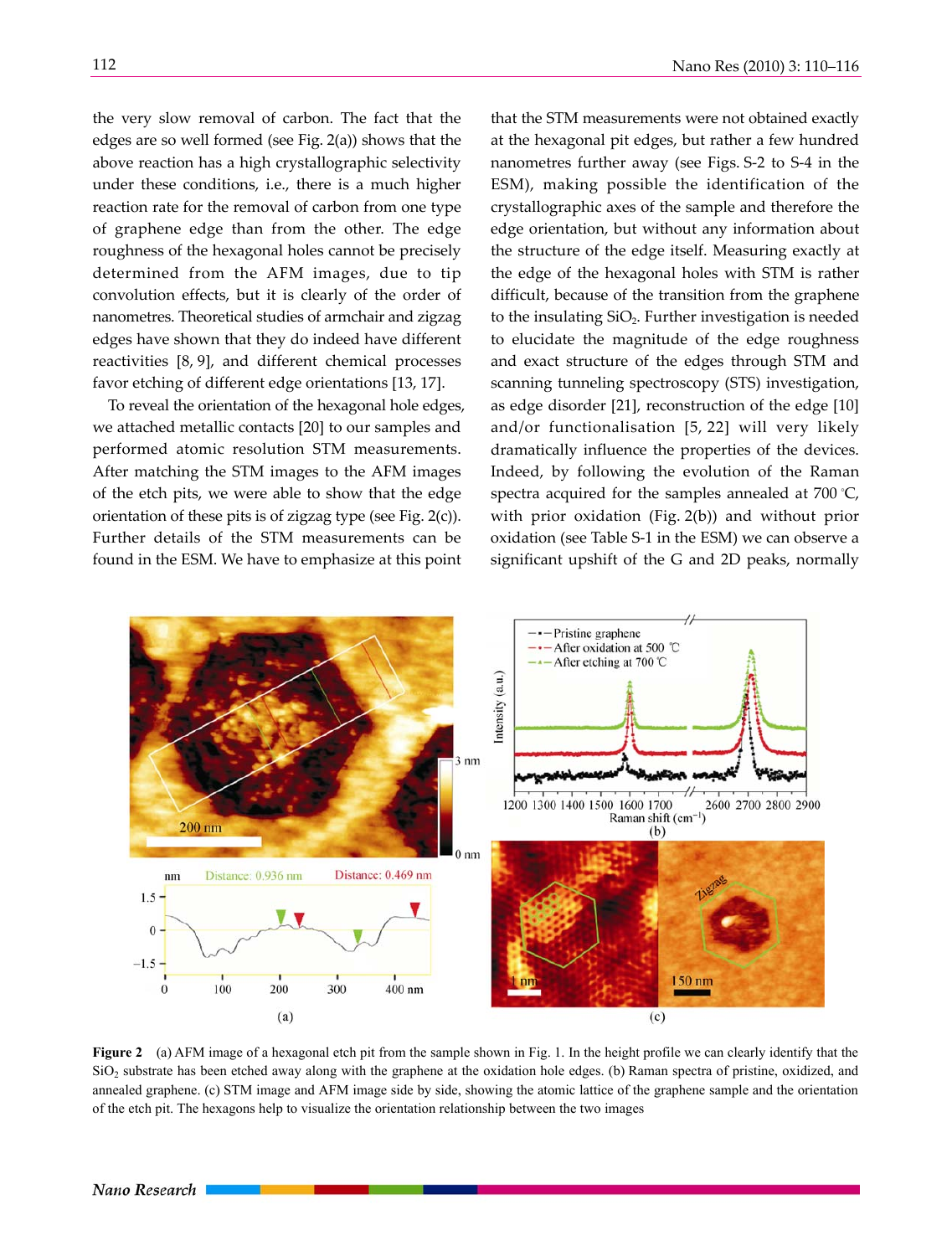found at  $1580 \text{ cm}^{-1}$  and  $2700 \text{ cm}^{-1}$ , respectively. Such changes in the Raman frequencies are most likely due to a convolution of two effects. According to the work of Das et al. this upshift of about 20 cm–1 can be attributed to a strong hole doping of the graphene layer [23] and has also been observed by Liu et al. [16]. From the electrochemical top-gate doping experiments of Das et al. we can estimate the Fermi level shift to be around 0.48 eV with a hole density of  $1.5 \times 10^{13}$  cm<sup>-2</sup>. Graphene samples prepared under ambient conditions usually show p-type doping due to adsorbates [24], but in our case such high doping levels most likely originate from the attachment of oxygen species at the highly reactive graphene edges during etching [5]. Our Raman data correlate nicely with observations of Das et al. (see Table S-1 in the ESM). However, another contribution to the observed G and 2D shifts in the Raman spectra could be the compressive stress of the graphene layers after thermal cycling due to the very different thermal expansion coefficients of graphene and its substrate [25, 26].

Another important feature of the Raman spectra is the absence of the D peak of graphene at around 1350 cm–1 for both the pristine and etched samples. This suggests that although the graphene layer gets etched out at the edges, it retains its nearly perfect crystal structure. Further findings supporting this conclusion are the atomic resolution STM images obtained at multiple locations on the sample annealed at 700 ° C for 30 min. These showed only the unperturbed atomic

resolution image of graphene (Fig. 2(c)), with no sign of  $\sqrt{3} \times \sqrt{3}R30^{\circ}$  type reconstruction, the typical hallmark of defect scattering [27]. These results support the conclusion that during carbothermal etching, the dissociation of carbon bonds only occurs at the sample edges where the carbon atoms have less than three neighbours and the binding energy of the atoms is therefore lower than for lattice positions having three nearest neighbours. This has profound consequences regarding the controllability of the etching process.

In the earlier experiments described above, the hexagonal etch pits were grown in the places defined by the circular oxidation pits. This is a random network of native defects, which gives little control over the resulting hexagonal hole distribution and architecture. A major advantage of the carbothermal etching process is that the distribution of the hexagonal holes is directly linked to the sample defect distribution, so by tailoring the defect positions one should be able to control the arrangement of the pattern composed of hexagonal holes. The pre-patterning of defect sites may be achieved in many ways, through e-beam- or photolithography for example. We chose another simple patterning technique, using the tip of an AFM probe as an indentation tool. During AFM indentation one can puncture the graphene lattice at predefined positions and thus create an ordered array of defects (see Fig. 3(a)). The benefit of using AFM is its precision in the *X*–*Y* direction and the ability to quickly pattern periodic structures onto the graphene without the issue



**Figure 3** (a) The result of AFM indentation of a  $3 \times 3$  matrix of holes in graphene. (b) AFM micrograph of the hexagonal holes grown from the defects induced by indentation. Protrusions inside the hexagons are remnants of the AFM indentation process

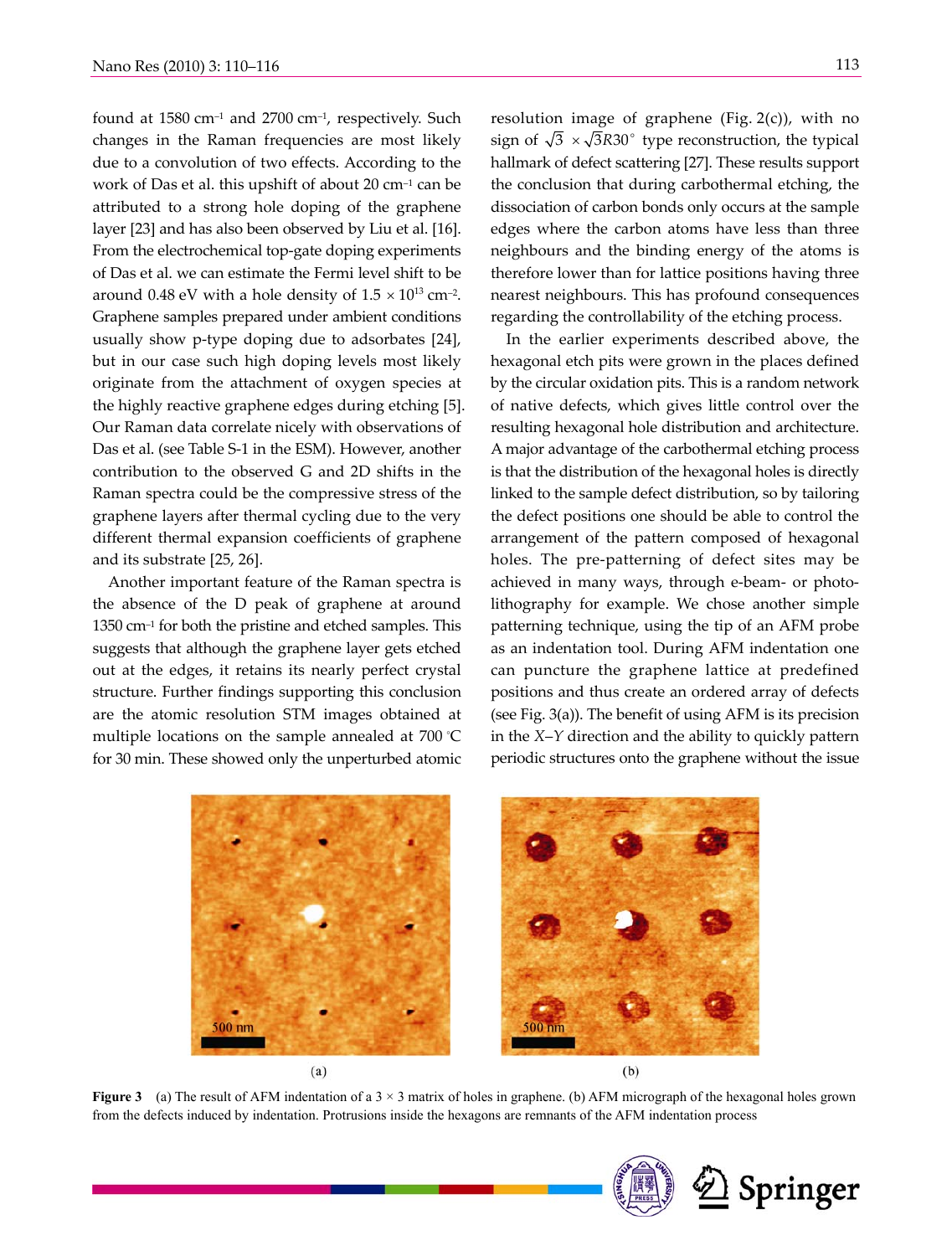of resist contamination. An example of this can be seen in Fig. 3(a), where we have prepared a  $3 \times 3$  matrix of indentation holes in graphene. Then, by annealing the sample, hexagonal pits can be grown starting from the puncture holes introduced by the AFM tip (Fig. 3(b)). This structure corresponds to a graphene antidot lattice [28], but with crystallographically oriented hexagonal lattice points. The size of these hexagonal pits can be adjusted by changing the annealing time. This is nicely illustrated in Fig. 4, where we present three etch pits

prepared using AFM indentation, after successive 2-h carbothermal etch cycles. Starting out with etch pits of 300 nm size, the pits can be grown in size by 50 nm after each 2-h etching cycle. This gives a growth rate of about 12 nm/h, allowing for a good control of pit dimensions.

Having this high controllability allows us to use the hexagonal holes as nanosized building blocks to assemble graphene devices such as nanoribbons. An example of a nanoribbon can be seen in Fig. 5, where the device is produced between two etch pits. The nanoribbon has zigzag edges and a width of 35 nm; such ribbons of graphene already show confinement effects [1, 29]. To the best knowledge of the authors this is the first example of a graphene nanoribbon with

well-defined zigzag orientation of the edges being produced on an insulating substrate, using a wellcontrolled patterning process. In addition, more complex architectures, such as nanoribbon "Y" junctions may also be obtained without much difficulty (see Fig. 5). A further important advantage of the controlled oxidation is that it very clearly reveals the grain boundaries (see Fig. 1), and thus it gives us the possibility to avoid the production of devices placed over two neighbouring grains, where the grain boundary would certainly affect the transport properties.

The carbothermal etching process described here could be coupled with other lithography techniques, like electron beam lithography or arrays of AFM tips [30] to produce graphene nanostructures with zigzag orientation of the edges. The graphene retains its high crystallinity after the etching treatment and the process makes possible the fabrication of very narrow ribbons of graphene, down to 35 nm and possibly even below. We need to stress that the materials and temperatures used to achieve the etching are completely compatible with semiconductor industry processes, and will help to achieve the integration of crystallographically oriented graphene nanostructures into existing silicon electronics.



**Figure 4** AFM images showing the controllability of carbothermal etching. (a) Three hexagons produced by AFM indentation of about 300 nm size. Images (b) and (c) show the same etch pits after an additional 2 and 4 h of etching, respectively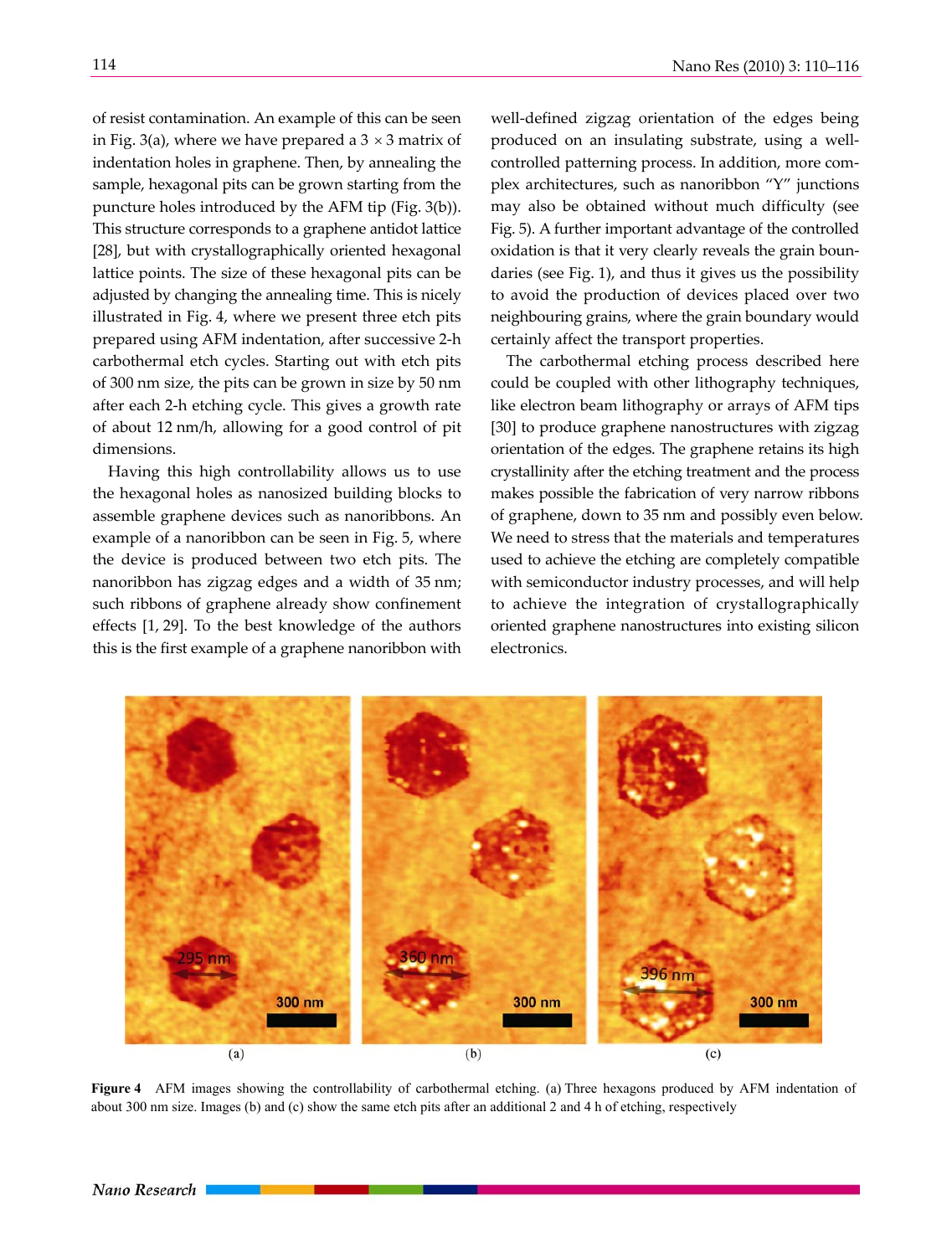

**Figure 5** The left image shows a three-dimensional (3-D) AFM image of a graphene nanoribbon of about 35 nm width, which can be also seen in the top left corner of Fig. 2. The AFM height profile has been acquired between the places marked by green arrows. The inset in the right lower corner shows a scheme of the corresponding atomic structure. The right image shows a "Y" junction of three nanoribbons, with the ribbons having widths of 93, 100, and 101 nm (starting from the upper left ribbon, going clockwise)

#### **Acknowledgements**

Financial support by hungarian scientific research fund–national office for research and technology (OTKA–NKTH) grants Nos. 67793, 67851, and 67842 is acknowledged.

**Electronic Supplementary Material:** Further details of the annealing and oxidation procedures, STM measurements, AFM imaging and indentation experiments, and Raman spectroscopy measurements are available in the online version of this article at http://dx.doi.org/10.1007/s12274-010-1015-3 and are accessible free of charge.

## **References**

- [1] Han, M. Y.; Özyilmaz, B.; Zhang, Y. B.; Kim, P. Energy band-gap engineering of graphene nanoribbons. *Phys. Rev. Lett.* **2007**, *98*, 206805.
- [2] Son, Y. W.; Cohen, M. L.; Louie, S. G. Energy gaps in graphene nanoribbons. *Phys. Rev. Lett.* **2006**, *97*, 216803.
- [3] Akola, J.; Heiskanen, H. P.; Manninen, M. Edge-dependent selection rules in magic triangular graphene flakes. *Phys. Rev. B*. **2008**, *77*, 193410.
- [4] Yamashiro, A.; Shimoi, Y.; Harigaya, K.; Wakabayashi, K. Spin- and charge-polarized states in nanographene ribbons with zigzag edges. *Phys. Rev. B*. **2003**, *68*, 193410.
- [5] Cervantes-Sodi, F.; Csányi, G.; Piscanec, S.; Ferrari, A. C. Edge-functionalized and substitutionally doped graphene nanoribbons: Electronic and spin properties. *Phys. Rev. B*. **2008**, *77*, 165427.
- [6] Kim, W. Y.; Kim, K. S. Prediction of very large values of magnetoresistance in a graphene nanoribbon device. *Nat. Nanotechnol.* **2008**, *3*, 408–412.
- [7] Tapasztó, L.; Dobrik, G.; Lambin, P.; Biró, L. P. Tailoring the atomic structure of graphene nanoribbons by scanning tunnelling microscope lithography. *Nat. Nanotechnol.* **2008**, *3*, 397–401.
- [8] Sharma, R.; Nair, N.; Strano, M. S. Structure reactivity relationships for graphene nanoribbons. *J. Phys. Chem. C*. **2009**, *113*, 14771–14777.
- [9] Jiang, D. S.; Sumpter, B. G.; Dai, S. Unique chemical reactivity of a graphene nanoribbon's zigzag edge. *J. Chem. Phys.* **2007**, *126*, 134701.